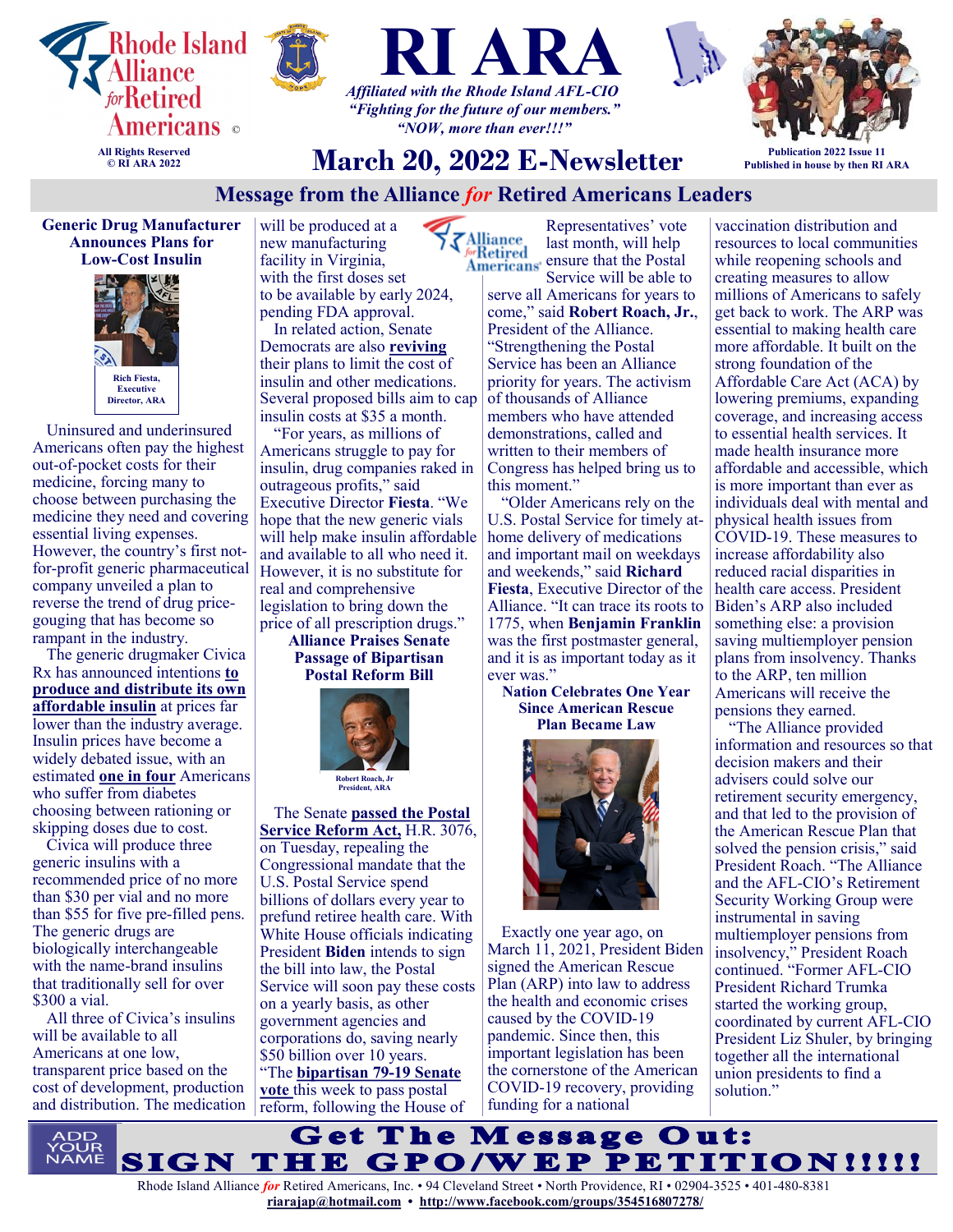## **Biden administration bent on privatizing traditional Medicare**

There appears to be little light  $\vert$  traditional Medicare. any more between corporate health care and government health care or even between government health care-speak and corporate health care-speak. In the latest government push to privatize traditional Medicare through insurer and investor middlemen responsible for paying claims–**["ACO](https://innovation.cms.gov/innovation-models/aco-reach)** 

**[REACH"](https://innovation.cms.gov/innovation-models/aco-reach)**–the Biden administration claims its goal is "value-based care," though there is no good evidence corporate middlemen deliver value for patients.

**What's happening?** The Biden administration is continuing a Trump administration experiment to pay middlemen–often entities with no meaningful medical expertise–a flat fee per patient to manage care for people in

The administration just renamed the experiment –which works like Medicare Advantage–ACO REACH. It will privatize traditional Medicare by turning over "care"management read "money" management, to investors and insurers.

**Who will be in the experiment?** Any person with Medicare whose primary care physicians are working for a middleman that contracts with the Centers for Medicare and Medicaid Services to receive a fixed rate per patient to manage care in traditional Medicare.

**What's the value to patients?** If you look at the role insurer middleman play in Medicare Advantage, it is hard to see any value and easy to see huge risk for patients. Given the evidence that people in



scant data available in Medicare Advantage, no one can demonstrate

value in the care patients receive. MedPAC, the government's Medicare oversight agency, has never been able to assess care quality in Medicare Advantage because the plans have never given it complete and accurate information that would permit it to assess value.

**ACO REACH will offer "care coordination, but what does that mean?** The Center for Medicare and Medicaid Innovation (CMMI) claims the ACO REACH model is somehow going to ensure people in traditional Medicare have their care coordinated in ways that improve health outcomes. But, there is no

managed care plans have better health outcomes than people in traditional Medicare. In fact, "care coordination" is often a euphemism for delayed care, less care, and referrals to lowcost providers, none of which is by definition a good thing.

**Will ACO REACH promote health equity?** CMMI also says it is promoting health equity through ACO REACH, but there's no evidence to support that claim. Participants will need to have health equity plans. But health equity plans are far different from results and, so long as cost is a barrier to care, it's hard to see how participants can reduce health disparities. It's also hard to imagine how CMS will ensure compliance by participants with model requirements.

#### **How prior authorization requirements in Medicare Advantage could threaten your health**

STIUTTE FROM AUTO

If you're in a Medicare Advantage plan and have needed any costly care, you likely know about prior authorization requirements that save corporate health insurers money but can threaten people's health and well-being. Doctors say that many of these requirements are not evidencebased. In an opinion piece for the **[AMA News](https://www.ama-assn.org/about/leadership/i-m-used-my-patients-prior-auth-hassles-then-came-mom-s)**, Gerald Harmon, MD, President of the AMA, describes how prior authorization "administrative hassles" could threaten your health.

People in traditional Medicare do not have to deal with prior authorization requirements in order to get the care they need. In stark contrast, Medicare Advantage plans impose prior

authorization requirements in a variety of situations, **[often](https://justcareusa.org/prior-authorization-in-medicare-advantage-harms-patients-sometimes-severely/)** 

**[harming patient health](https://justcareusa.org/prior-authorization-in-medicare-advantage-harms-patients-sometimes-severely/)**. AMA doctors surveyed reported incidents of preventable "hospitalization, disability and permanent bodily damage, or death" for patients they care for as a result of prior authorization requirements.

Dr. Harmon writes about his attempt to get prior authorization for his 92-year old mother, which kept her from getting important drugs for an unknown period of time. He spent an hour trying to expedite approval of his mom's prescriptions with no success. After trying to get help from a variety of folks, he turned to his mom's doctor who took over the effort to get his mom the drugs she needed.

Even with help from his mom's doctor, there was no guarantee his mom's insurer would authorize her drugs for several days. In turn, Dr. Harmon was deeply concerned about the deleterious effects on his mom's health of not having the medications. Note: Dr. Harmon was not concerned about drug copays–another enormous barrier to care–that leads to **[thousands of](https://justcareusa.org/the-deadly-consequences-of-out-of-pocket-drug-costs/)  [unnecessary deaths](https://justcareusa.org/the-deadly-consequences-of-out-of-pocket-drug-costs/)** of people with Medicare each year.

The AMA has an initiative to "fix" prior authorization requirements. For sure, prior authorization should either be

eliminated or restricted to specific evidence-based situations when certain treatments might not be warranted. They should never prevent patients from getting timely access to needed care.

The AMA supports bipartisan legislation in Congress that would help people in Medicare Advantage plans, the Improving Seniors' Timely Access to Care Act of 2021 (H.R. 3173/S.3018). It wouldn't eliminate prior authorization, but it would simplify and standardize it.

If you have stories about how prior authorization in Medicare Advantage kept you or someone you love from getting needed care, please send them to info@justcareusa.org.

## **VA recommends closing three medical centers, opening others as part of overhaul**

The Department of Veterans Affairs (VA) recommended on Monday the closure of three hospitals but the opening of dozens of other facilities as it looks to overhaul a system that serves roughly 9 million veteran enrollees nationwide.

A report on Monday from the VA said that medical centers in Massachusetts, New York and Ohio would close along with

other facilities. It added that hundreds of new points of care were set to be opened, increasing access to primary care, mental health treatment and other specialty care, according to **[USA Today](https://www.usatoday.com/story/news/politics/2022/03/14/va-hospitals-new-york-massachussets-ohio-close/7035074001/)**.

The report cited changing demographics of veterans, including younger, more diverse populations, as one of the



#### **[statement.](https://www.va.gov/opa/pressrel/pressrelease.cfm?id=5774)**

"We've spent the last several weeks and months

communicating about this with VA employees, union partners, state partners, Veteran service organizations, Congress, and more. I'm continuing to consult with our unions, and will do so moving forward, because I so appreciate the strong partnership we have with them," McDonough added**[….Read](https://www.msn.com/en-us/news/politics/va-recommends-closing-three-medical-centers-opening-others-as-part-of-overhaul/ar-AAV3y7f?ocid=SK2DDHP&li=BBnb7Kz)  [More](https://www.msn.com/en-us/news/politics/va-recommends-closing-three-medical-centers-opening-others-as-part-of-overhaul/ar-AAV3y7f?ocid=SK2DDHP&li=BBnb7Kz)**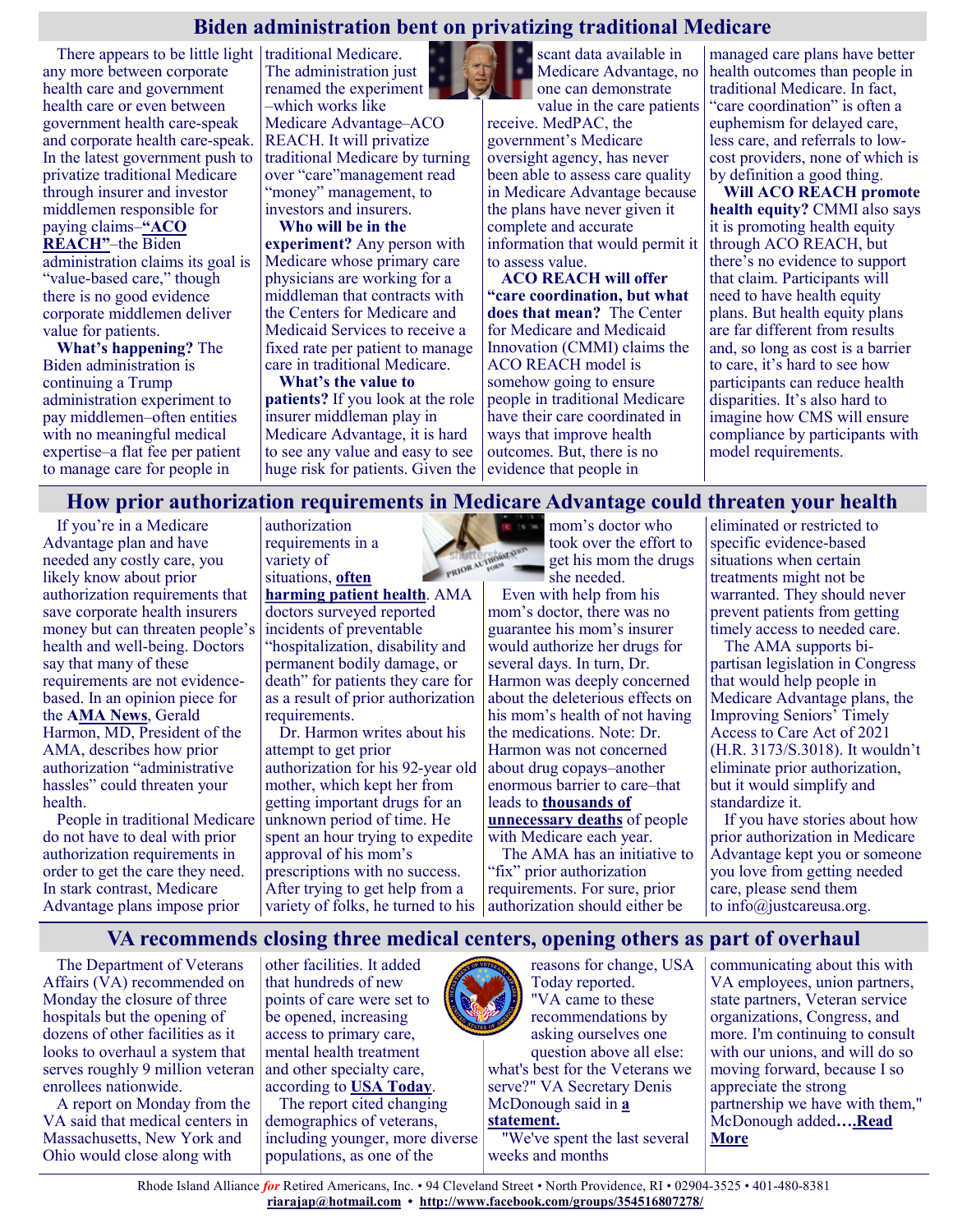## **Senior Citizens League Update for Week Ending February 26, 2022**

#### **Efforts to Lower Prescription Drug Prices Continue**

Although Congress has so far failed to pass legislation to lower prescription drug prices, they have not given up trying to do so.

This Wednesday, the Senate Finance Committee will hold a hearing entitled "Prescription Drug Inflation: an urgent need to lower prescription drug prices in medicines."

In addition, leaders in both houses have said they will continue to work on legislation that can gain enough support to pass. As we've reported in the past, the Democratic majority has been unable to agree among themselves on legislation to lower drug prices and Republicans have said they will not vote for any drug-lowering legislation the Democrats have come up with so far.

Because of the impasse in Congress, the Biden administration has been looking for ways to lower drug prices either through executive orders or through administrative rule-making.

An example of the latter is a Medicare proposal aimed at lowering out-of-pocket drug costs. It is complicated measure but that's because the manner in which drug prices are set is very complicated and not at all transparent.

Very briefly, this new rule mandates that Medicare Part D plans apply all "price concessions" they receive from pharmacies to the final sale price.

However, it wouldn't ensure the rebates that manufacturers pay to insurers and pharmacy middlemen also apply at the point of sale. Critics argue those rebates are shrouded in secrecy



and have ultimately led to higher initial list prices. The Centers for Medicare

& Medicaid Services (CMS) said in January that the proposed rule would reduce costs of prescriptions for those who need them, and improve transparency and competition in the Part D program.

However, Pharmacy Benefit Managers (PBMs) argue that the proposal would limit its function to bring lower drug costs to consumers. PBMs have repeatedly argued that drug manufacturer price setting is the root cause of high drug costs.

PBMs are something no one outside of the prescription drug world had ever heard of until the drive-in recent years to lower drug prices. They are pitted against the big drug manufacturing companies in the battle, with each accusing the other of being the reason for the

outrageously high prescription prices Americans are paying and each are pouring millions of dollars into lobbying efforts to try and defeat any proposed legislation that might harm their profits.

As we said, it's very complicated.

In all of this, TSCL's goal remains the same: prescription drug prices are too high, and we need government action to lower them. A drug that will cure or control a medical condition does no good if the person who needs the drug can't afford it.

**[Read More on…](https://seniorsleague.org/update-for-week-ending-march-12-2022/)…..**

- **Congress Finally Acts - Government Will Not Shut Down**
- **Mail Order Drugs and the Post Office**

## **Medicare Rights Supports Important Proposals for Medicare Advantage and Part D Plans**

This week, Medicare Rights submitted **[comments](https://www.medicarerights.org/policy-documents/comments-on-2023-cd-rule)** on a proposed rule that would make some important changes to Medicare Advantage (MA) and Part D plans. If finalized, **[this](https://www.federalregister.gov/documents/2022/01/12/2022-00117/medicare-program-contract-year-2023-policy-and-technical-changes-to-the-medicare-advantage-and)  [rule](https://www.federalregister.gov/documents/2022/01/12/2022-00117/medicare-program-contract-year-2023-policy-and-technical-changes-to-the-medicare-advantage-and)** would alter how MA plans can use third parties to market to consumers; require plans to communicate with enrollees in multiple languages; change how Part D plans determine negotiated drug prices; and improve aspects of Dual Eligible Special Needs Plans (D-SNPs) special types of MA plans that enroll only people who are eligible for both Medicare and Medicaid.

On Medicare Rights Center's national helpline, we have seen nearly a 200% increase in calls and questions around inappropriate marketing in recent years. In the proposed rule, the Centers for Medicare & Medicaid Services (CMS) reports that complaints to the agency about marketing have also more than doubled, and points to third-party marketing as a major reason why. These thirdparty marketing organizations (TPMOs) advertise heavily, **[often on TV](https://www.forbes.com/sites/nextavenue/2021/11/12/the-truth-about-those-medicare-advantage-tv-commercials/?sh=2c5c28f71e99)**, and make



Because of these issues, CMS's proposed rule notes that plans "must not engage in activities that could mislead or confuse Medicare beneficiaries," and third parties hired by MA plans must be held to the same standard. If finalized, the rule would make MA plans responsible for enforcing the same requirements of third parties as the plans themselves must meet. In addition, it would require TPMOs to disclose that they are not offering information on every plan in the area.

CMS also highlights the need for accessible, understandable plan materials. The rule would reinstate an important previous requirement for MA and Part D



plans to include a multilanguage insert in communications to inform enrollees—in

the top fifteen languages used in the U.S.—that interpreter services are available for free.

The rule would also make significant changes to the Part D prescription drug program. Currently, plans negotiate a price for drugs and base enrollee costs on that negotiated price. Then, in many cases, the plans recoup some of their costs from pharmacies in the form of 'pharmacy concessions" without lowering the cost for enrollees. The rule would require plans to pass through the savings from pharmacy concessions to beneficiaries at the point of sale, which may lower drug costs for some enrollees. While this may not have a significant effect on out-of-pocket costs for all beneficiaries, it would greatly increase transparency in Part D and better show true drug costs.

In by far the longest section of the rule, CMS proposes to make changes to Dual Eligible Special Needs Plans (D-SNPs). These specialized MA plans are supposed to help beneficiaries

who are eligible for both Medicare and Medicaid access their benefits by integrating some of their care. Unfortunately, D-SNPs have historically not lived up to this promise and many enrollees are still left with a jumble of coverage that they can struggle to navigate. The proposed rule would make important changes and clarifications to address this, including requiring plans to create enrollee advisory committees and ask questions about social risk factors to better understand enrollee needs; to merge appeals and grievances processes for more plans; and to redefine some plan terminology so that potential enrollees can better understand what a given plan may offer.

We are encouraged by this rule as a whole. While more work must be done to ensure MA and Part D plans work better for beneficiaries, each of these proposals would be an important step toward that goal. We will **[continue to urge CMS](https://www.medicarerights.org/medicare-watch/2022/01/20/continued-growth-in-medicare-advantage-increases-urgency-of-needed-reforms)** to conduct more rigorous oversight of all plans and to rein in MA overpayments, strengthening the program for all beneficiaries.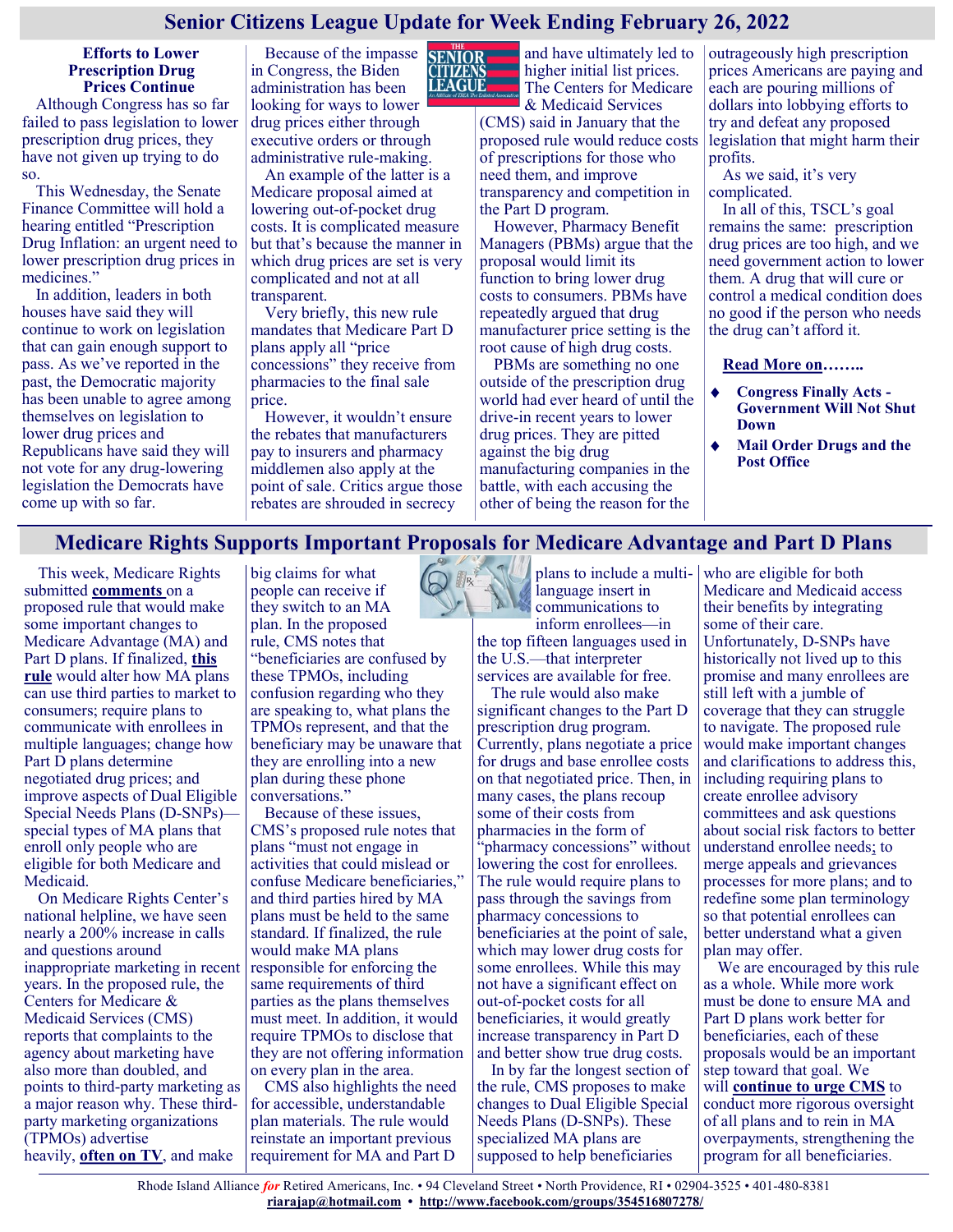## **Biden again emphasizes help for veterans**

President Joe Biden on Tuesday traveled to Fort Worth, Texas, to advocate for veterans — an issue that hits close to home.

The president, speaking at the Tarrant County Resource Connection, met with veterans and their caregivers and called for better health care for service members who face health problems potentially linked to burn pits, which were used during the Iraq and Afghanistan wars to dispose of war wastes, including things like metals and jet fuel.

Veterans Affairs Secretary Denis McDonough accompanied Biden on the trip, in which the president called on Congress to send him a bill that protects veterans facing health ailments after burn pit exposure.

"Veterans are used to always giving, you don't think you have the right to ask," Biden said in the state with the second-largest veteran population. "Tell us what your [health care] needs are … we owe you."

The trip comes after Biden's State of the Union speech, where he outlined his new unity agenda that includes combating the opioid epidemic, addressing mental health, supporting veterans and ending cancer. In his March 1 speech, he discussed the potential connection between the toxic chemicals from burn pits and the death of his son. "One of those soldiers was my son Major Beau Biden," Biden said on March 1, talking about his late son who was deployed to Iraq in 2008. The two-term Delaware attorney general died in 2015 at age 46, after being diagnosed with brain cancer in 2013.

Biden on Tuesday cited the debate that emerged after the Vietnam War, when veterans for decades were denied health benefits for illnesses caused by exposure to Agent Orange. As a senator in 1991, Biden cosponsored the Agent Orange Act, which declared the defoliant chemical used in the Vietnam

war likely caused at least a dozen illnesses in those who served.

"I refuse to repeat the mistake when it comes to veterans of our Iraq and Afghan wars," Biden said, noting that it took too long after the Vietnam War to take action. The Agent Orange Act came 16 years after the war ended.

There was movement last week after Biden's speech. The House passed a bill that would expand health benefits for Iraq and Afghanistan veterans exposed to burn pits. And the Department of Veterans Affairs announced that it would propose a rule to add nine rare respiratory cancer as service-connected disabilities for veterans who served in "the Southwest Asia theater of operations."

The president talked about Beau Biden again Tuesday, saying his administration is "committed" supporting research that will shed light on how burn pits are connected to diseases like the one that killed his son.

"When the evidence doesn't give a clear answer, one way or the other, the decision we should favor is caring for our veterans while we continue to learn more. Not waiting. Not waiting," Biden said to loud applause. Biden's voice grew louder as he talked about the 9/11 generation of soldiers who were deployed multiple times.

"This is an incredible generation, the 9/11 generation that fought," Biden said. "They're right up there with the Greatest Generation."

Unlike his State of the Union Speech, where Rep. Lauren Boebert (R-Colo.) heckled the president as he mentioned burn pits and the death of his son, Tuesday's travels showed a glimmer of bipartisanship. Republican Rep. Jake Ellzey of Texas traveled with Biden aboard Air Force One, and Biden had kind words for the lawmaker, a former military officer.

"Jake's a Republican, but I like the hell out of him," Biden said at the beginning of his remarks. "This guy's the real deal."

**Drug Prices Already Rising in 2022**

A new **[analysis](https://blog.aarp.org/thinking-policy/prices-for-most-top-medicare-part-d-drugs-have-already-increased-in-2022)** from the AARP Public Policy Institute finds drug companies have increased prices for many brand name Part D drugs in 2022, contributing to affordability challenges for people with Medicare.

According to the report, 75 of the 100 brand name drugs with the highest Medicare Part D spending in 2020 saw their list prices increase in January 2022; none experienced a decrease. The average increase was 5%, with some drug prices (12 of 75) growing by nearly 8%. In 2020, these 75 drugs were used by more than 19 million Part D enrollees and accounted for nearly half of all Medicare Part D prescription drug spending (\$93.2 billion out of \$198.7 billion).

These price hikes will have a cumulative impact, as they are building on those in prior years. For example, the typical cost of a brand name medication in 2020 was \$6,600–**[\\$3,700](https://www.medicarerights.org/medicare-watch/2022/03/10/$6,600%E2%80%93$3,700)** more than it

붙 would have been, had drug prices not grown faster than inflation **[every year](https://www.aarp.org/ppi/info-2019/trends-in-retail-prices-of-drugs.html?INTCMP=RDRCT-PPI-HEALTH-040919)  [since 2006](https://www.aarp.org/ppi/info-2019/trends-in-retail-prices-of-drugs.html?INTCMP=RDRCT-PPI-HEALTH-040919)**. For Medicare beneficiaries, who take an average of **[four to](https://www.aarp.org/content/dam/aarp/ppi/2021/06/brand-name-prescription-drug-prices-increase-over-twice-as-fast-as-inflation.doi.10.26419-2Fppi.00144.001.pdf)  [five](https://www.aarp.org/content/dam/aarp/ppi/2021/06/brand-name-prescription-drug-prices-increase-over-twice-as-fast-as-inflation.doi.10.26419-2Fppi.00144.001.pdf)** prescription drugs per month and have a median annual income of **[just under \\$30,000](https://www.kff.org/medicare/issue-brief/medicare-beneficiaries-financial-security-before-the-coronavirus-pandemic/)**, this can be a significant burden. Prescription drug price hikes also affect Medicare's financing. The Medicare Payment Advisory Commission (MedPAC) has consistently cited high prices as a key reason for growth in Medicare Part D spending. From 2013 to 2018 alone, Part D spending on prescription drugs **[increased](http://www.medpac.gov/)**by 26%. The commissioners **[attributed](https://www.axios.com/medpac-medicare-drug-spending-prices-9364a77d-079b-496f-b758-ea90b97e0f1f.html)** "nearl y all of the growth . . . to higher prices rather than an increase in

the number of prescriptions filled by beneficiaries." And the consequences don't stop there. As AARP notes, "High and growing prescription drug prices will eventually affect all

Americans in some way . . . those with private health insurance **[will pay](https://www.actuary.org/content/prescription-drug-spending-us-health-care-system)** 

**[higher](https://www.actuary.org/content/prescription-drug-spending-us-health-care-system)** cost sharing and premiums. Increased government spending **[driven by drug price](https://www.medpac.gov/document/addressing-high-prices-of-pharmaceutical-products-and-other-technologies-covered-under-medicare/)  [increases](https://www.medpac.gov/document/addressing-high-prices-of-pharmaceutical-products-and-other-technologies-covered-under-medicare/)** will lead to higher taxes and/or less spending for other priorities. Equally important, high drug prices and related costs will prompt more older Americans to **[stop taking](https://www.statnews.com/2022/01/07/out-of-pocket-drug-costs-for-medicare-beneficiaries-need-to-be-reined-in/)  [necessary medications](https://www.statnews.com/2022/01/07/out-of-pocket-drug-costs-for-medicare-beneficiaries-need-to-be-reined-in/)**." Immediate action is needed to reform the nation's drug pricing system in ways that will strengthen Medicare and improve beneficiary well-being. Absent such interventions, prices and unaffordability will continue to rise, as will risks to the program. An ever-growing number of Americans could be priced out of needed **[medications](https://pubmed.ncbi.nlm.nih.gov/32835462/)** and **[coverag](https://bmjopen.bmj.com/content/8/1/e016982) [e](https://bmjopen.bmj.com/content/8/1/e016982)**, leading to worse health outcomes and higher costs in the future. At the same time, policymakers could seek to

control government spending

through Medicare changes that threaten beneficiary health and financial security. Medicare Rights supports comprehensive efforts to lower prescription drug prices, including as outlined in the House-passed budget reconciliation **[bill](https://www.congress.gov/bill/117th-congress/house-bill/5376/text)**. Though its changes are less comprehensive than originally envisioned in **[H.R. 3,](https://www.medicarerights.org/medicare-watch/2021/05/06/medicare-rights-endorses-elijah-e-cummings-lower-drug-costs-now-act)** it retains that bill's core elements by capping beneficiary out-of-pocket (OOP) drug costs; realigning Part D financial obligations; penalizing drug manufacturers for price hikes that outpace inflation; and allowing Medicare to negotiate drug prices. Together, these policies would achieve historic coverage and affordability gains, better ensuring that all people with Medicare have meaningful access to care. Read the report, **[Prices for Most](https://blog.aarp.org/thinking-policy/prices-for-most-top-medicare-part-d-drugs-have-already-increased-in-2022)** 

**[Top Medicare Part D Drugs](https://blog.aarp.org/thinking-policy/prices-for-most-top-medicare-part-d-drugs-have-already-increased-in-2022)  [Have Already Increased in](https://blog.aarp.org/thinking-policy/prices-for-most-top-medicare-part-d-drugs-have-already-increased-in-2022)  [2022](https://blog.aarp.org/thinking-policy/prices-for-most-top-medicare-part-d-drugs-have-already-increased-in-2022)**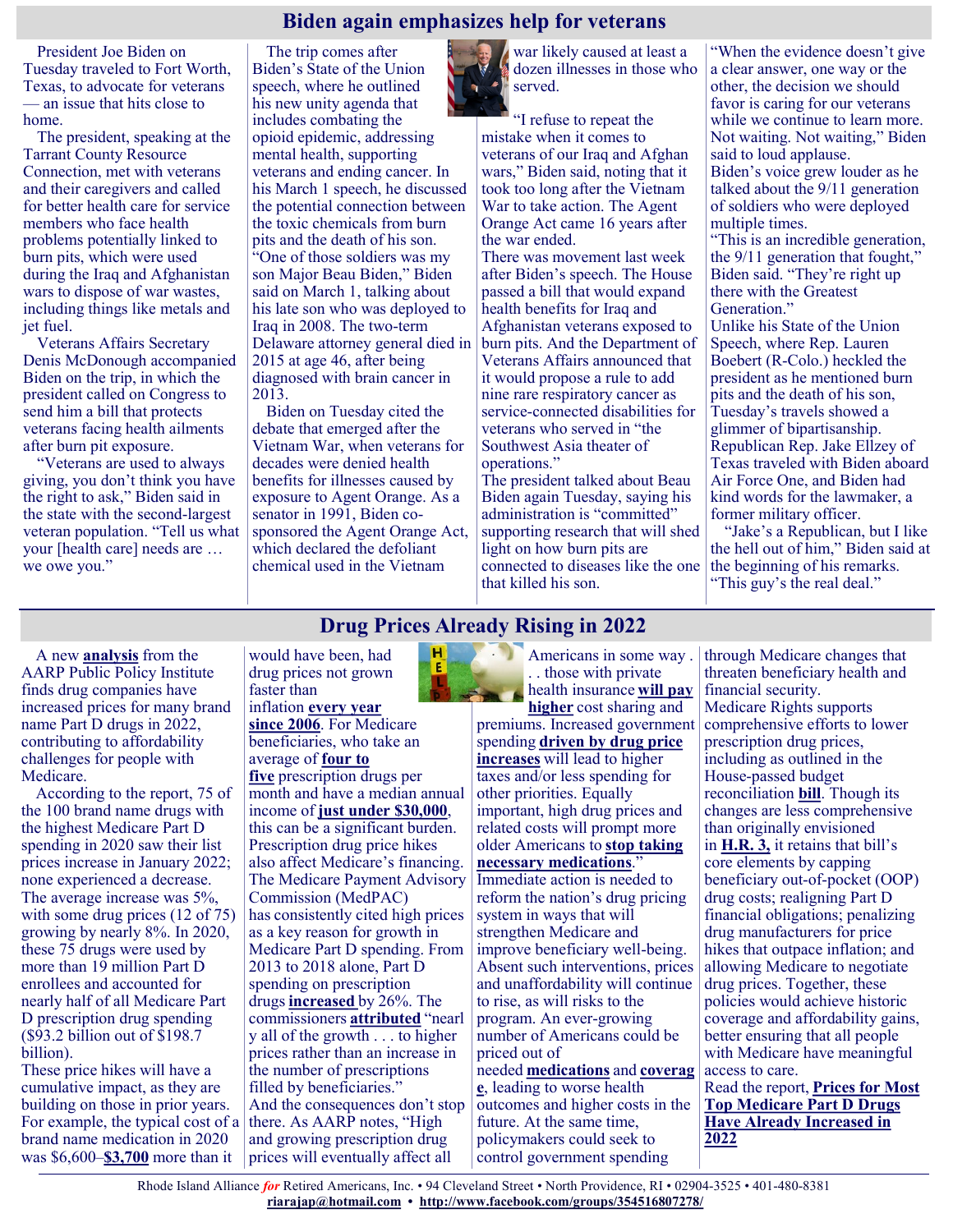## **Does Social Security have a healthy future?**

Data from the Social Security Administration shows that last year more than 65 million people received payments from one of the support programmes offered by the agency.

That figure has **grown every single year since 1982 and has risen from just 50 million in 2008.** The changing demographics of the United States, with people typically living longer and the birth rate decreasing, means that the population is getting older and more people are eligible for Social Security support.

However this trend could have severe consequences for the fate of Social Security. A report from **[Social Security](https://www.ssa.gov/OACT/TR/2021/tr2021.pdf)** 

**[Trustees](https://www.ssa.gov/OACT/TR/2021/tr2021.pdf)** found that the current funding system will become unable to cover the programme's payments by 2034**,** meaning that recipients may start to receive a reduced benefit.

The report estimates that retirees will only be able to receive 78% of their full

entitlement by then. There has been no major Social Security legislation passed since the early 1980s but change is now needed to ensure that vulnerable Americans are not left without sufficient support.

#### **Funding concerns for Social Security programmes**

Funding for the SSA's programmes comes from payroll tax deductions from working people in the US. The payroll tax rate for Social Security is 6.2%**,** meaning that both the employee and the employer must contribute 6.2% of the worker's salary to the SSA to fund the programmes. If you're selfemployed you have to cover the whole 12.4%.

The system is designed to run with a rolling surplus in the Social Security Trust Fund, a reserve of money that ensures that the payments can continue through fluctuations in the labour market. However in recent years

that excess has been drained by the growing number of Social Security claimants and it is now projected to run

dry in just 12 years. **[Kathleen Romig](https://www.cnbc.com/select/will-social-security-run-out-heres-what-you-need-to-know/)**, senior policy analyst from the Center on Budget and Policy Priorities, explains: "You want to have the worker to beneficiary ratio at a sort of healthy level where you don't have too few [working] people paying for too many

beneficiaries.' She adds: "People are having fewer children and because the birth rate is declining you just have fewer workers paying for beneficiaries."

Much has changed since the first **[#SocialSecuity](https://twitter.com/hashtag/SocialSecuity?src=hash&ref_src=twsrc%5Etfw)** check went out 82 years ago, but one thing has not: the program's benefits remain a critical lifeline helping millions of Americans make ends meet.

I'm proud to

support **[@RepJohnLarson's](https://twitter.com/RepJohnLarson?ref_src=twsrc%5Etfw)** Social Security 2100: A Sacred Trust Act.

— James E. Clyburn (@WhipClyburn) **[January 31,](https://twitter.com/WhipClyburn/status/1488252382790266886?ref_src=twsrc%5Etfw)  [2022](https://twitter.com/WhipClyburn/status/1488252382790266886?ref_src=twsrc%5Etfw)**

There are efforts in place to secure the future of Social Security payments but they are yet to get much traction in Congress. Rep. John Larson of Connecticut has proposed a package known as **[Social](https://larson.house.gov/issues/social-security-2100-sacred-trust?page=14)  [Security 2100: A Sacred Trust](https://larson.house.gov/issues/social-security-2100-sacred-trust?page=14)**, which aims to expand upon and boost the funding of Social Security.

In announcing the proposals in a Congressional hearing, Larson said: "Nobody understands better than the president of the United States that Social Security is a sacred trust between the people and its government."

Legislative intervention will be vital to ensuring that vulnerable Americans are not hit with a sudden loss of income when the programme's fund becomes insolvent, but it remains to be seen if Larson's bill will have the votes to pass the Senate.

## **Despite Seniors' Strong Desire to Age in Place, the Village Model Remains a Boutique Option**

Twenty years ago, a group of pioneering older adults in Boston created an innovative organization for people committed to aging in place: [Beacon Hill Village,](https://www.beaconhillvillage.org/content.aspx?page_id=22&club_id=332658&module_id=344865) an all -in-one social club, volunteer collective, activity center, peerto-peer support group, and network for various services.

Its message of "we want to age our way in our homes and our community" was groundbreaking at the time and commanded widespread attention. Villages would mobilize neighbors to serve neighbors, anchor older adults in their communities, and become an essential part of the infrastructure for aging in place in America, **[experts predicted](https://www.nytimes.com/2006/02/09/garden/aging-at-home-for-a-lucky-few-a-wish-come-true.html)**.

Today, there are 268 such villages with more than 40,000 members in the U.S., and an additional 70 are in development a significant accomplishment, considering how hard it is to get these organizations off the ground. But those numbers are a drop in the bucket given the needs of the [nation's 54 million](https://acl.gov/sites/default/files/Aging%20and%20Disability%20in%20America/2020ProfileOlderAmericans.Final_.pdf)  [older adults.](https://acl.gov/sites/default/files/Aging%20and%20Disability%20in%20America/2020ProfileOlderAmericans.Final_.pdf) And villages remain up the yard or shovel the snow.

a boutique, not a massmarket, option for aging in place.

Now, people invested in the village movement

are asking tough questions about its future. Can these grassroots organizations be seeded far more widely in communities across the country as baby boomers age? Can they move beyond their white, middle-class roots and attract a broader, more diverse membership? Can they forge partnerships that put them on a more stable operational and financial footing?

Villages share common features, although each is unique. Despite their name, physical structures are not part of villages. Instead, they're membership organizations created by and for older adults whose purpose is to help people live independently while staying in their own homes. Typically, villages help arrange services for members: a handyman to fix a broken faucet, a drive to and from a doctor's appointment, someone to clean



Volunteers do most of the work. Also, villages connect members to one another, hosting discussion

groups, sponsoring outings, offering classes, and organizing social events. "I've lived here a long time, but I really didn't know a lot of people living in my neighborhood," said Nancy Serventi, 72, a retired trial lawyer who joined Beacon Hill Village nearly five years ago. "Now, because of the village, I almost always meet people on the street who I can stop and say hello to."

In principle, this model of neighbors helping neighbors can work in all kinds of communities, adapted for particular needs. **[Andrew](https://socialwelfare.berkeley.edu/people/andrew-scharlach)  [Scharlach](https://socialwelfare.berkeley.edu/people/andrew-scharlach)**, an emeritus professor of aging at the University of California-Berkeley and a leading researcher on villages, believes the potential for growth is considerable — a view shared by several other aging experts. **[His work](https://journals.sagepub.com/doi/abs/10.1177/0733464816672046)** has found that village members have more

confidence about aging in place because they expect support will be there when they need it.

In practice, however, the fierce "we'll do it our way" independence of villages, their reliance on a patchwork of funding (membership dues, small grants, and donations), and the difficulty of keeping volunteers and members engaged have been significant obstacles to growth.

"Villages' long-term sustainability requires more institutional support and connection, whether from local or state governments, or Older American[s] Act programs, or partnerships with health care providers," Scharlach told me.

"We have been brilliant about creating a sense of community and giving people a sense of belonging and being cared for," said **[Susan McWhinney](https://www.manhattan-institute.org/expert/susan-mcwhinney-morse)-Morse**, 88, a co-founder of Beacon Hill Village. "But can what we do be scaled broadly? That's the critical question."...**[Read More](https://khn.org/news/article/seniors-aging-in-place-village-movement-boutique-option/)**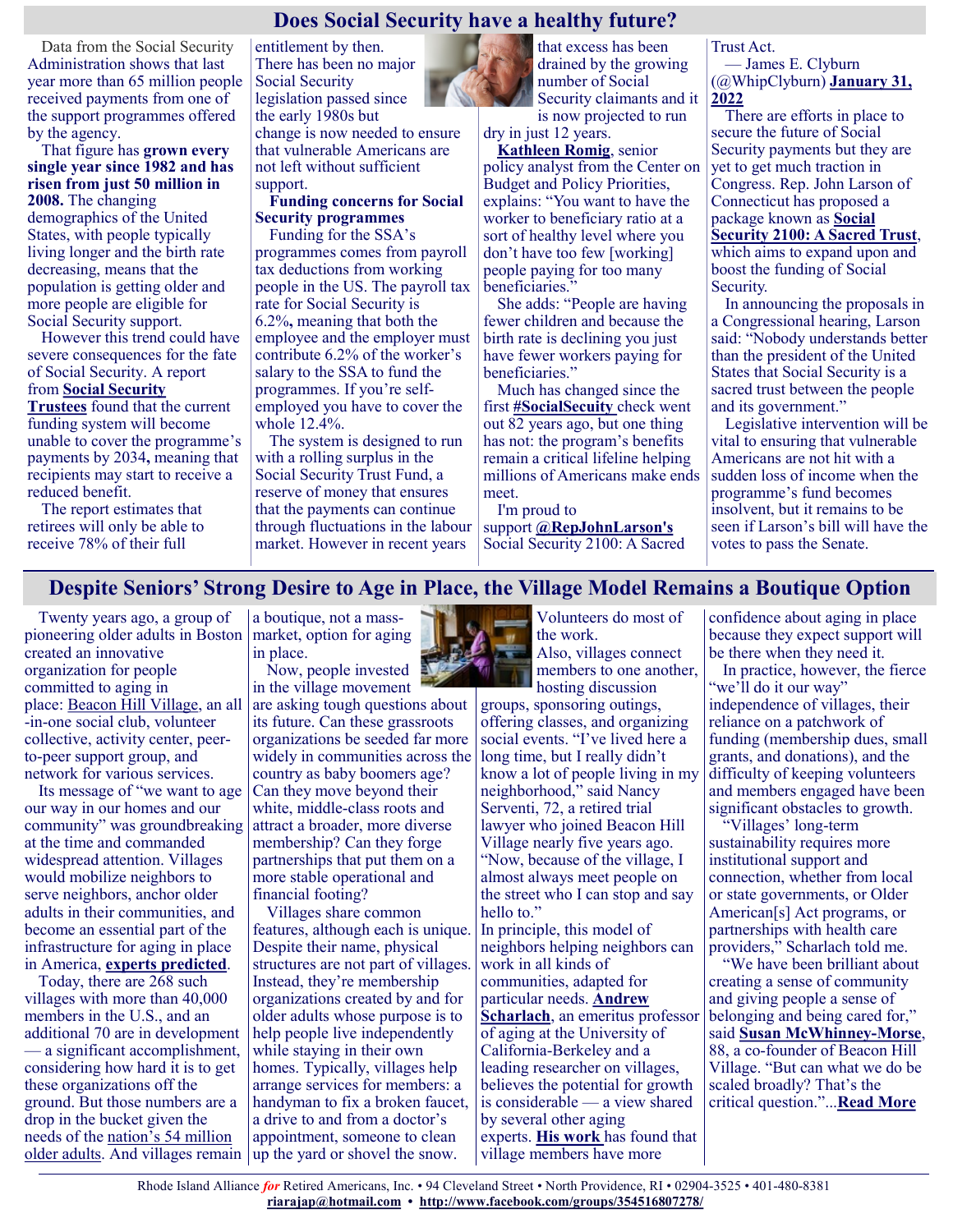## **UnitedHealth could force nearly 3,000 patients to forgo care or find new physicians**

Because the US Congress leaves it to corporate health insurers to negotiate health care provider rates and agreements, our health care costs are far higher than they should be. In addition, access to health care is often far more difficult than it should be. In Vermont, **[Valley](https://www.vnews.com/UnitedHealthcare-UVM-Health-Network-dispute-could-leave-2-900-patients-searching-for-care-45379393)  [News](https://www.vnews.com/UnitedHealthcare-UVM-Health-Network-dispute-could-leave-2-900-patients-searching-for-care-45379393)** reports that UnitedHealth's negotiations with doctors at the University of Vermont Medical Center might fail and cut ties with physicians for nearly 3,000 patients, forcing them to forgo care or find new physicians.

Health insurers are legally obligated to think first and foremost about their own profits. The effects of their

administrative, financial and other activities on patient care do not seem top of mind. So, it's no surprise that

UnitedHealth's failure to reach agreement with physicians providing in-network care at UVM Medical Center could leave its members without a treating physician. If fewer members are getting in-network care, it would increase profits further for UnitedHealth.

UnitedHealth's members will all have to find new providers if United does not reach agreement with the providers at UVM. But, that means that some members in the midst of cancer treatment could be without treatment as of



April 1. Notably, people in Medicare Advantage are not affected by these negotiations, likely because the government

negotiates provider rates for people with Medicare, and Medicare Advantage plans can piggyback off those rates for their Medicare members.

UnitedHealth claims UVM provider rates are rising too much. UVM, in turn, says that it is facing rising staffing and other costs and needs higher rates to survive. It adds that administrative and other operational barriers United imposes keeps patients from getting the care they need in a timely fashion. "Despite our best efforts to resolve these issues, patients continue to experience unnecessary delays in and restrictions on approvals for common tests, imaging, treatments and medications, among other challenges, due to United's own policies and reimbursement practices."

UnitedHealth told one cancer patient currently getting treatment at UVM Medical Center to get her chemotherapy from a hospital 95 miles away. Really? If Congress does not yet deem it appropriate to step in and guarantee everyone access to care, it's hard to imagine what it will take to move policymakers

## **House Passes \$1.5 Trillion Spending Bill With \$14 Billion For Ukraine Aid—But No Covid Relief**<br>With the government set to run |allocated to the Department the **reauthorization** of |assistance" in separate legislation

With the government set to run | allocated to the Department out of funding in days, the House on Wednesday passed a \$1.5 trillion omnibus spending bill that will shore up funding for the rest of the fiscal year upon Senate approval, while also doling out cash for Ukraine in its fight against Russia, additional student aid, cybersecurity and more.

The massive spending package, which would appropriate funds for the government until September 30, passed the House on Wednesday evening in largely bipartisan votes of 361 to 69 for the defense portion of the bill and 260 to 171 for non-defense spending.

Headlining the **[2,741](https://rules.house.gov/sites/democrats.rules.house.gov/files/BILLS-117HR2471SA-RCP-117-35.pdf)-page** bill, about \$730 billion is allocated for military spending under the Defense Department, while an additional \$125 billion has been

of Veterans Affairs. In addition to funding dayto-day

government **[operations](https://www.crfb.org/blogs/appropriations-watch-fy-2022)**, the bill appropriates about \$13.6 billion in emergency aid for Ukraine as it **[fights](https://www.forbes.com/sites/forbesstaffreports/2022/03/09/live-ukraine-russia/?sh=2fe5512755bb)** off a Russian invasion, with \$4 billion to help displaced refugees, \$6.5 billion for military assistance and \$1.8 billion for any macroeconomic

needs, **[according](https://appropriations.house.gov/sites/democrats.appropriations.house.gov/files/Ukraine%20Fact%20Sheet.pdf)** to the House Committee on Appropriations.

It also grants agency requests for a number of new provisions, including a \$400 increase to the maximum Pell Grant award, and nearly \$7 billion to establish an agency under the National Institutes of Health **[tasked](https://www.nih.gov/arpa-h)** with building "high-risk, high-reward" technologies for disease research. Among other provisions are



the **[reauthorization](https://www.washingtonpost.com/politics/2022/03/09/violence-against-women-act-reauthorization-omnibus-bill-vawa/)** of the Violence Against Women Act, which expired in 1994 and provided funds to help prosecute violent crimes against women; a measure to

give the Food and Drug Administration **[regulatory](https://edition.cnn.com/2022/03/09/health/vaping-loophole-synthetic-nicotine-omnibus-bill/index.html)** autho rity over synthetic nicotine; and cybersecurity **[protections](https://www.congress.gov/bill/117th-congress/senate-bill/3600/text)** to help curb the risk of infrastructure attacks.

What didn't make the cut? About \$16 billion for Covid relief, including tests, vaccines and treatments, was **[stripped](https://www.speaker.gov/newsroom/3922-3)** from the bill following last-minute disagreements over how to fund the provision—a move House Speaker Nancy Pelosi (D-Calif.) called "heartbreaking" on Wednesday as she pledged "to fight for urgently needed Covid

assistance" in separate legislation slated for a vote next week.

The spending bill now heads to the Senate, where Majority Leader Chuck Schumer (D-N.Y.) said he hopes to pass the legislation before Friday, when funds were previously set to run out. In case the upper chamber needs more time, the House unanimously passed a continuing resolution Wednesday to extend stopgap funding for an additional four days, until Tuesday. The measure would still need to be approved in the Senate to prevent a government shutdown

## **For help in the hospital, contact a patient advocate**

Tara Parker-Pope writes for the **[New York Times](https://www.nytimes.com/2022/03/03/well/live/hospital-patient-advocates.html)** about how she was able to help her family members receiving hospital inpatient care. As you likely know, it can be extremely difficult and stressful to try to help a loved one who is hospitalized. What you might not know is that you can reach out to a patient advocate to come to the rescue.

Patient advocates serve as quarterbacks when you're trying

to get non-medical problems solved in the hospital. In Parker-Pope's case, she wanted her dad, who was hospitalized for pneumonia, to be able to spend time with her step-mom, who was dying of Covid and also hospitalized. The patient advocate managed to get them into the same hospital room.

Patient advocates can help with treatment plans and visitation issues. They can help

arrange for a loved one to stay with a patient overnight, a virtual Zoom

visit or a visit from a pet. They also can sometimes follow up with the medical care team to understand and explain to family members what is going on and the status of a loved one's hospital care.

If there's anything you need that is not billing-related or treatment-related, ask to speak to a patient advocate. Patient

advocates are employed by the hospital, so there are limits to what they will do for you. There are also advocates you can hire, who are independent, but they tend to cost quite a bit.

**How do you find the patient advocate at the hospital?** Ask your patient's nurse. Or, ask the hospital operator to direct you to the advocate. Sometimes, the advocate is a hospital social worker.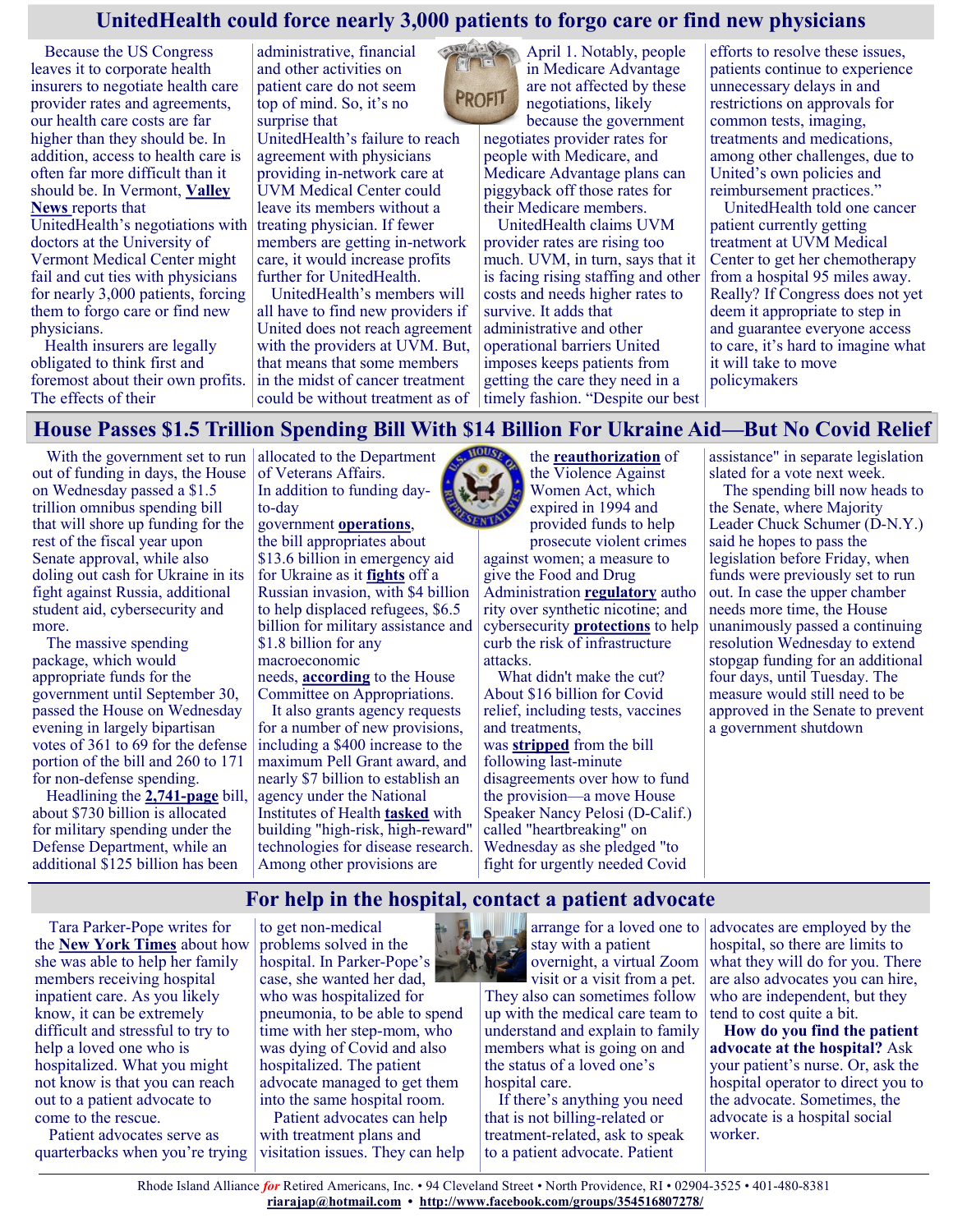# **RI ARA HealthLink Wellness News** FealthLink Wellness



## **Lymphedema in Legs Strikes 1 in 3 Female Cancer Survivors**

After surviving cancer, many older women suffer severe leg swelling that interferes with everyday life, a new study finds.

About one-third of older women develop this chronic condition — called lymphedema — after treatment for colon, uterine or ovarian cancer, according to **[the study](https://jamanetwork.com/journals/jamanetworkopen/fullarticle/2789841)**.

"Older cancer survivors who experience lower extremity lymphedema are at risk for decreases in physical functioning and ability to perform activities of daily living," said senior researcher Electra Paskett. She is a professor of cancer research at Ohio State University in Columbus.

The condition can affect cancer survivors' quality of life and it has implications for overall death rates, Paskett added.

Lymphedema is a **[chronic](https://www.mayoclinic.org/diseases-conditions/lymphedema/symptoms-causes/syc-20374682?p=1)  [condition](https://www.mayoclinic.org/diseases-conditions/lymphedema/symptoms-causes/syc-20374682?p=1)** that causes swelling, heaviness, pain, discomfort and decreased mobility in legs and arms. It is a common side effect of cancer treatment.

The disorder affects a person's ability to walk or stand for long periods or to lift heavy objects. It can also cause persistent infections in the arms, hips or legs that, in severe cases, can result in loss of a limb.

Dr. Susan Maltser, director of cancer rehabilitation at Northwell Health in New Hyde Park, N.Y., said lymphedema can happen when some cancer treatments disrupt the body's lymph system, which helps maintain fluid levels in the body.

"When a patient has surgery for cancer, lymph nodes are frequently taken out in order to prevent the cancer from spreading," Maltser said. "In addition, many patients have radiation therapy, which can target lymph nodes as well."

When lymph nodes are either removed or affected by radiation therapy, it creates a backup of lymphatic fluid, which causes swelling, said Maltser, who had no part in the study. Men, too, can develop



lymphedema after cancer treatment, she added. Early detection and treatment are keys to **[managing](https://lymphaticnetwork.org/living-with-lymphedema/lymphedema/)** 

#### **[lymphedema](https://lymphaticnetwork.org/living-with-lymphedema/lymphedema/)**.

Paskett suggested that "older cancer survivors need to be screened for lower extremity lymphedema, and if there is swelling, they should be promptly referred to physical therapy for treatment and impact on physical functioning."

For the study, her team collected data on 900 postmenopausal women (average age: 79) with endometrial, colon or ovarian cancer. On average, their cancer had been diagnosed nine years earlier.

Compared with women who did not suffer from lymphedema in their legs, those who did reported significantly impaired physical function, the researchers found.

That impairment greatly affected colon cancer survivors. Among them, nearly 22% had

significantly weakened physical function and needed help with daily activities, such as walking, standing for long periods or lifting heavy objects.

This risk was lower in survivors of endometrial or ovarian cancer.

Maltser said treatment for lymphedema has two parts and is best done by a certified lymphedema therapist, usually a physical or occupational therapist.

"The first part is specialized massage through very specific lymphatic tracts to get the lymphatic fluid out of the affected arm or leg and circulating through the body," she said.

The second part is compression. "If somebody has lymphedema in their arm, we do a compression sleeve. If they have lymphedema in their leg, it's a compression stocking. If it's in their groin, it's compression shorts," Maltser said.

## **Is It 'Pre-Alzheimer's' or Normal Aging? Poll Finds Many Americans Unclear**

You regularly can't remember where you left your phone or your book. You keep missing appointments. You often lose your train of thought during conversation.

Many older folks shrug off these instances as so-called "senior moments" -- but experts say this isn't typically part of normal aging.

Instead, these are signs of mild cognitive impairment (MCI), a stage that exists between the expected declines associated with aging and the more serious degeneration of dementia and Alzheimer's disease.

"**[Symptoms of mild cognitive](https://www.alz.org/alzheimers-dementia/what-is-dementia/related_conditions/mild-cognitive-impairment)  [impairment](https://www.alz.org/alzheimers-dementia/what-is-dementia/related_conditions/mild-cognitive-impairment)** can look like senior moments. It can look like you're forgetting conversations, you're misplacing items, you're having a hard time keeping your train of thought. You might lose track of how to say a certain word every now and then," said Maria Carrillo, chief science officer of

the Alzheimer's Association.

"It is, in fact, rarely normal aging, and is an early stage of memory loss that can go on to be quite significant and develop into dementia," Carrillo said.

More than 4 in 5 Americans (82%) know very little about or are not familiar at all with MCI, according to a new Alzheimer's Association special report on the condition.

In fact, more than half (55%) say MCI sounds like "normal aging" when provided a description of the disorder, a survey performed for the report found.

"We found that the understanding of mild cognitive impairment is pretty low, even though when asked about it the concern is pretty high," Carrillo said.

Estimates say that 12% to 15% Carrillo said. of people 60 or older have MCI,

according to the Alzheimer's Association. The condition has very mild symptoms that are

unlikely to interfere with everyday activities. "Once mild cognitive impairment starts to interfere with everyday life, that actually is moving into an early dementia stage," Carrillo said.

Nonetheless, doctors can detect mild cognitive impairment and distinguish it from normal brain aging, Carrillo said.

Even better, physicians can treat MCI much of the time.

A person's MCI might be due to a lack of sleep, poor nutrition, a mood disorder or some other medical reason unrelated to dementia or Alzheimer's, Carrillo said.

For example, vitamin B12 deficiencies can cause MCI symptoms, which are fairly well resolved with B12 injections,

"There's lots of good reasons

to go and check with your physician as to why this might be happening," Carrillo said.

Unfortunately, in some cases MCI is a precursor to **[dementia](https://www.alz.org/alzheimers-dementia/10_signs)  [or Alzheimer's](https://www.alz.org/alzheimers-dementia/10_signs)**. About 10% to 15% of people with MCI go on to develop dementia each year, and about half of those will go on to develop Alzheimer's, Carrillo said.

For those people, early detection of MCI is even more important, Carrillo said. That's because the new Alzheimer's drug Aduhelm (aducanumab) needs to be deployed in the earliest stages of cognitive decline to have the greatest benefit.

"There's lots of other potential reasons and underlying causes of mild cognitive impairment, but if it is due to Alzheimer's disease there is now a medication for that specifically, and there are more on the horizon," Carrillo said….**[Read Mor](https://consumer.healthday.com/3-15-is-it-pre-alzheimer-s-or-normal-aging-poll-finds-many-americans-unclear-2656861657.html)**e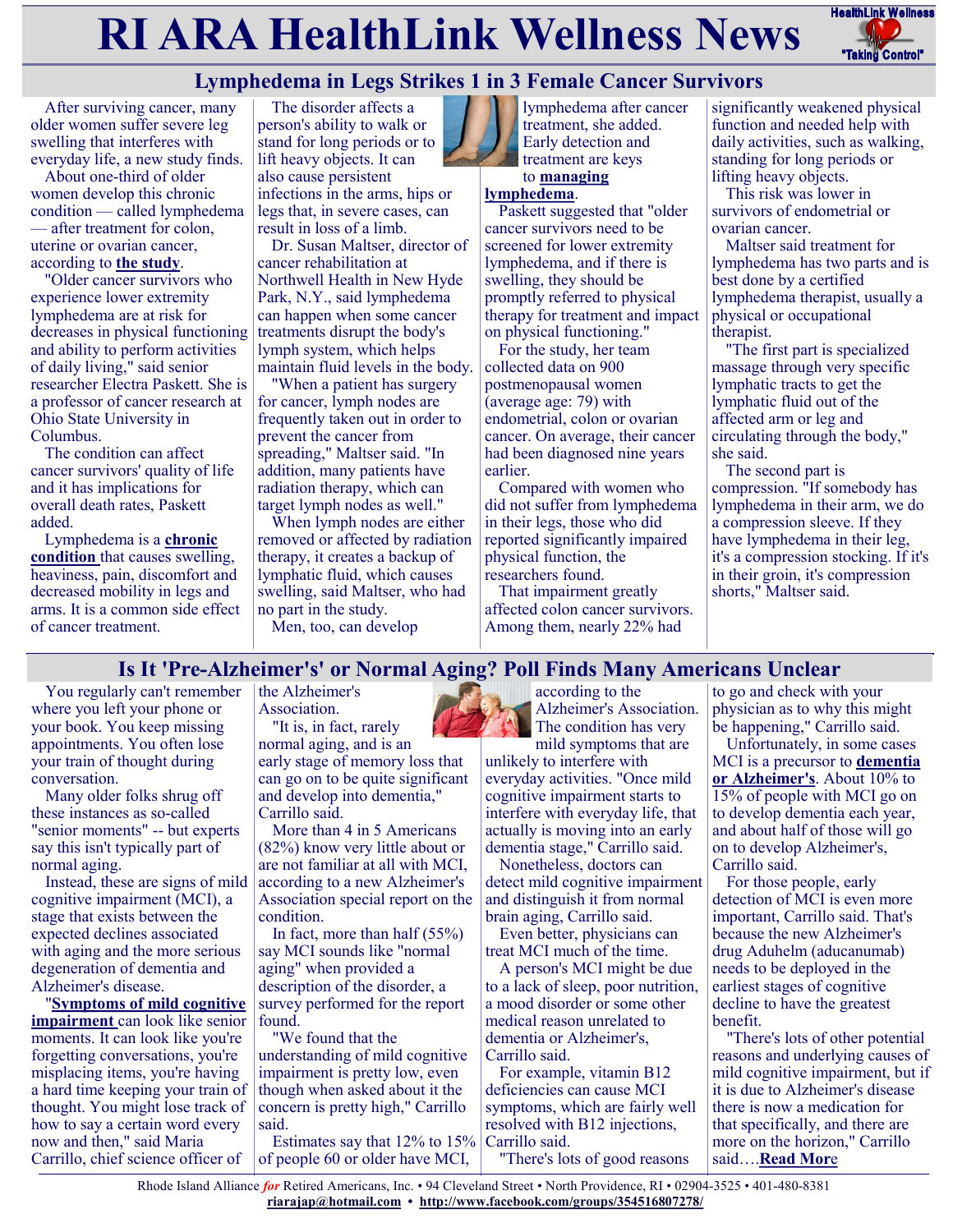## **Trouble Paying Bills Could Mean Worse Outcomes After Heart Attack**

A healthy bank account pays dividends after a heart attack, with new research indicating severe financial strain increases survivors' risk of death.

Researchers analyzed data from nearly 3,000 people, 75 and older, whose health was tracked after they suffered a **[heart](https://www.cdc.gov/heartdisease/heart_attack.htm)  [attack](https://www.cdc.gov/heartdisease/heart_attack.htm)**.

"Our research indicates the importance of financial strain in predicting which patients will survive severe health conditions," study co-author Jason Falvey, of the University of Maryland School of Medicine, said in a school news release.

"Many of the participants in our study under severe financial strain were not living below the poverty line or enrolled in safety net options such as Medicaid," noted Falvey, an assistant

professor of physical therapy and rehabilitation science. "This means we would have no way of knowing who these patients are if we do not ask this question when we take their medical history."

Within six months after leaving the hospital, nearly 17% of those who couldn't meet their monthly expenses had died, compared with 9% of those with moderate financial strain and 7% of those with no financial worries.

After adjusting for other health factors, severe financial strain increased the risk of death by 61% compared with moderate or no financial strain, according to the authors. The results were published recently in the journal *[JAMA Internal](https://jamanetwork.com/journals/jamainternalmedicine/article-abstract/2788997?resultClick=1)* 



*[Medicine](https://jamanetwork.com/journals/jamainternalmedicine/article-abstract/2788997?resultClick=1)*. The researchers did not examine why serious

money struggles would increase heart attack survivors' risk of death, but suggested that a lack of access to crucial medications and difficulty getting to follow-up health care appointments could play a role.

Biological stressors, such as **[elevated inflammation](https://medlineplus.gov/lab-tests/c-reactive-protein-crp-test/)**, are also associated with money woes and likely an important factor in the increased risk of death, Falvey suggested.

Hospitals should consider asking about a patient's financial situation during discharge planning to help identify those who may be at risk due to money struggles, he recommended.

Social workers and other hospital staff could refer these

patients to free or subsidized transit services, programs that assist with medication copayments for low-income patients, or community organizations that can provide or loan medical equipment and devices, Falvey added.

"This is an important finding that points to the need to identify and address economic disparities in our patient population," said Dr. Albert Reece, executive vice president for medical affairs at the university.

"We see a real cost in terms of shorter lives in those patients who cannot make ends meet every month that may not be due to the limits of medical care, but to our inability to provide these patients with access to that care and the services they need," Reece said in the release.

#### **Flu Vaccine No Match for Circulating Variants This Season**

(HealthDay News) -- This season's flu shot offered virtually no protection against infection, a new government report shows.

While this latest vaccine only cut the risk of getting a mild case of flu by 16%, the agency has **[noted](https://www.cdc.gov/flu/vaccines-work/vaccineeffect.htm)** that flu vaccines typically reduce the risk of illness by 40% to 60%.

Still, the shot should offer some protection against more severe illness, according to the **[study](https://www.cdc.gov/mmwr/volumes/71/wr/mm7110a1.htm?s_cid=mm7110a1_w#T1_down)** from the U.S. Centers for Disease Control and Prevention.

But the findings mean the flu vaccine was "essentially ineffective," Dr. William Schaffner, an infectious diseases

expert at the Vanderbilt University Medical Center in Nashville, Tenn., told NBC News.

The CDC study, which included data on over 3,600 Americans in seven states, confirmed research released earlier in the flu season that the dominant variants is **[H3N2](https://www.cdc.gov/flu/swineflu/variant/h3n2v-cases.htm)**, which is particularly challenging to guard against because it tends to mutate faster than other flu variants and often results in more hospitalizations and deaths,

according to experts. In October and November of 2021, the CDC investigated a **[flu](https://news.umich.edu/cdc-on-u-m-campus-to-research-flu-cases/)  [outbreak](https://news.umich.edu/cdc-on-u-m-campus-to-research-flu-cases/)** at the University of Michigan and found that the

vaccine did not offer much protection. Despite the vaccine's

meager level of protection, this flu season has been the second in a row to show low overall case counts. That may be because the surge of the **[Omicron variant](https://www.cdc.gov/coronavirus/2019-ncov/variants/omicron-variant.html)** in December and January had people wearing masks and practicing social distancing, thereby preventing the spread of the flu, Schaffner suggested.

He added that the latest CDC study highlights the need for better flu vaccines because "the flu is not going away. ... It will be back again next year and the year after that and the year after that."

Not only that, even a mild flu season can be deadly: The CDC has **[estimated](https://www.cdc.gov/flu/about/burden/past-seasons.html)** that during the 2019-20 flu season, around 22,000 people in the country died and 400,000 were hospitalized.

A number of vaccine makers including Pfizer and Moderna, are trying to develop flu vaccines using mRNA technology, the same approach used to create some COVID-19 vaccines. But those vaccines likely won't be ready until late 2023, NBC News reported.

#### **When Will Americans With Diabetes Get Relief From High Insulin Prices?**

Katherine Stewart, 16, must take six to 10 insulin shots a day to properly manage her type 1 diabetes.

Her Highland, Utah, family pays \$500 a month out of pocket for her insulin. Before they meet their insurance's deductible, they shell out the cash price of nearly \$2,000 a month.

Now Stewart is preparing to leave the nest, and she doesn't know how she'll be able to afford it.

"Insulin is so expensive, it's already something I've started to worry about," she said at a news

conference Tuesday. "If I'm already trying to pay for college and get a job, how am I supposed to get the

money to also buy insulin?" Stewart added: "At my age,

having to worry about this seems like growing up too fast. I shouldn't have to worry about this."

U.S. legislators, policymakers and health care experts agree. **[Several strategies](https://apnews.com/article/biden-health-business-donald-trump-medicare-fa22ea34a4b4940db56da47842589801)** to rein

in the runaway cost of insulin have been proposed in recent months, though none has yet



The highest-profile tack is President Joe Biden's promise in his State of

the Union address to champion legislation that would cap insulin copays at \$35 a month.

But other means of lowering insulin prices also are being pursued, including a plan by maverick nonprofit **[Civica Rx](https://intermountainhealthcare.org/news/2022/03/utah-based-civica-rx-to-produce-affordable-insulin-new-initiative-aims-to-lower-price-of-insulin-up-to-80-percent/)** to start manufacturing its own insulin and selling it at \$30 a vial or \$55 for five insulin pens. "The price of manufacturing

insulin has not gone up -- it

definitely hasn't gone up 11% a year for 20 years," Civica's board chair Dan Liljenquist said at the same media briefing where Stewart spoke. He is also chief strategy officer for Salt Lake City-based Intermountain **Healthcare** 

"When we manufacture insulin, we're going to put it on the market at a wholesale price that only reflects how much we need to continue to manufacture. That's it," Liljenquist added….**[Read More](https://consumer.healthday.com/insulin-2656883137.html)**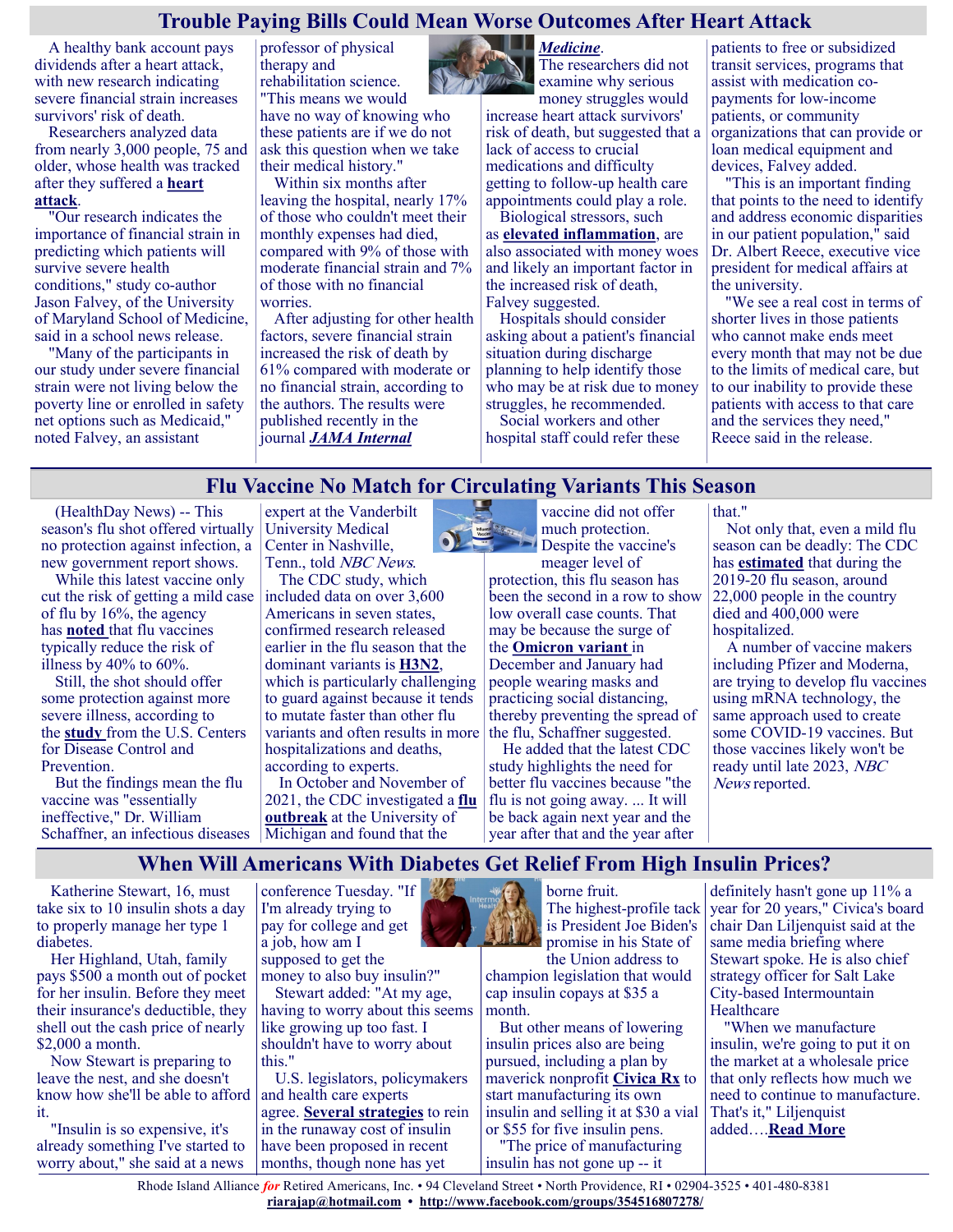## **Drug Could Be Non-Antibiotic Alternative to Treat UTIs**

Women plagued by frequent urinary tract infections often take daily antibiotics to ward them off. But an old antibiotic alternative might work just as well, a new clinical trial finds.

**[Researchers found](https://www.bmj.com/content/376/bmj-2021-0068229)** that the medication, called methenamine, was comparable to standard, low -dose antibiotics in preventing women's recurrent urinary tract infections (UTIs). Either treatment curbed the infections to around one per year, on average.

**[Methenamine](https://www.mayoclinic.org/drugs-supplements/methenamine-oral-route/side-effects/drg-20064676?p=1)** is a longestablished medication that works by making the urine more acidic and stopping bacterial

growth. Studies have shown that it can prevent recurrent UTIs, but it's not widely used.

It's such an "old" drug, many doctors today do not know about it, said Dr. Karyn Eilber, a urologist at Cedars-Sinai Medical Center in Los Angeles.

Eilber, who was not involved in the new study, said she reserves daily antibiotics as a last resort for preventing recurrent UTIs, favoring methenamine instead.

A concern with daily antibiotic use is feeding **[antibiotic](https://www.cdc.gov/drugresistance/about.html)  [resistance](https://www.cdc.gov/drugresistance/about.html)**, where bacteria learn to thwart the medications used to kill them. Plus, Eilber said, it disrupts the body's normal bacterial balance. Dr. Chris Harding, a

consultant urological surgeon at Freeman Hospital in the United Kingdom, led the trial.

He said it "adds supportive evidence for the use of methenamine and will be particularly welcome to those women with recurrent UTI who want to avoid long-term antibiotic treatment."

**[UTIs](https://www.mayoclinic.org/diseases-conditions/urinary-tract-infection/symptoms-causes/syc-20353447)** are exceedingly common and can affect anyone, but are particularly prevalent among women. Studies suggest up to 80% of women develop a UTI at

some point, and about onequarter of those women go on to have frequent recurrences.

Some symptoms include burning during urination, and feeling a strong, persistent urge to urinate.

The new study — published online March 9 in the *[BMJ](https://www.bmj.com/content/376/bmj-2021-0068229)*involved 240 women with recurring UTIs. At the start, they were averaging around six UTIs per year.

Half of the women were randomly assigned to daily lowdose antibiotic treatment, while the other half took methenamine twice a day….**[Read More](https://consumer.healthday.com/3-10-a-non-antibiotic-alternative-to-treat-utis-2656862443.html)**

#### **High Anxiety: Poll Finds Americans Stressed by Inflation, War**

Inflation, Russia's invasion of Ukraine and continuing concerns about money and COVID-19 have Americans more stressed than ever, a new poll conducted last week reveals.

The biggest concerns: rising costs of food, energy and other everyday items due to inflation (87%); supply chain issues (81%); global uncertainty (81%); Russia's invasion of Ukraine (80%), and potential Russian cyberattacks or nuclear threats  $(80\%)$ .

In addition to those worries cited by the thousands of adults who participated in the American Psychological Association's **[Stress in America](https://www.apa.org/news/press/releases/stress/2022/march-2022-survival-mode)**  **[Poll](https://www.apa.org/news/press/releases/stress/2022/march-2022-survival-mode)**, 63% said their lives had been forever changed by COVID-19.

"Americans have been doing their best to persevere over these past two tumultuous years, but these data suggest that we're now

reaching **[unprecedented levels](https://www.stress.org/)  [of stress](https://www.stress.org/)** that will challenge our ability to cope," said Arthur Evans Jr., chief executive officer of the association.

"The number of people who say they're significantly stressed about these most recent events is stunning relative to what we've seen since we began the survey in 2007," he said in an association news release. Pollsters also found continued



hardship for vulnerable groups of people, concerns about

children's development among parents, and unhealthy coping habits.

Almost half of respondents (47%) said they have been less active since the pandemic's start. Fifty-eight percent said they've had unwanted weight changes and 23% said they have been drinking more.

Among respondents who gained more weight than they wanted, the average was 26 pounds. Among those who lost more weight than they wanted, the average amount was 27 pounds. (The median change in either group was 15 pounds,

meaning half of respondents gained or lost more.)

The new findings add to a broader Stress in America poll conducted in February that pegged financial stress at its highest level since 2015.

A large number of adults in the new poll said separation from others and conflicts over COVID had put strains on relationships or ended them.

Half of respondents and 61% of essential workers said they have loved ones they have not been able to see in person in the past two years due to the pandemic. ….**[Read More](https://consumer.healthday.com/b-3-11-high-anxiety-poll-finds-americans-stressed-by-inflation-war-2656909717.html)**

## **Diogenes syndrome: What you need to know**

Diogenes syndrome happens when a person does not take care of themselves or their surroundings, leading to poor hygiene and possibly some health and social problems. It often occurs with other conditions, such as dementia.

People with the condition often show signs of severe selfneglect, social isolation, and hoarding. They may live in unsanitary conditions. The person does not make a conscious decision to do this.

Views on self-hygiene and safety vary can between people and cultures. As a result, many of the symptoms of Diogenes

syndrome can also be difficult to assess and treat objectively.

However, a person with this condition may be at risk of harm from poor hygiene or self-neglect.

Diogenes was a **[Greek](https://ajp.psychiatryonline.org/doi/full/10.1176/appi.ajp-rj.2017.120804)  [philosopher](https://ajp.psychiatryonline.org/doi/full/10.1176/appi.ajp-rj.2017.120804)** who lived in a barrel in the 4th Century.

As Diogenes syndrome usually occurs with other conditions and there is little research about it, the current Diagnostic and Statistical Manual of Mental Disorders 5th Edition, (DSM V) does not list it as a psychiatric condition.

#### **What is Diogenes syndrome?** Men or women of any age and socioeconomic

status can have Diogenes syndrome, but

it usually appears as a behavioral disorder in older people.

Research suggests that it is **[most common](http://www.jpad.com.pk/index.php/jpad/article/view/114)** among people with average intelligence, who are over 60 years, and who live alone.

Around **[0.05 percentTrusted](https://www.ncbi.nlm.nih.gov/pmc/articles/PMC3553571/)  [Source](https://www.ncbi.nlm.nih.gov/pmc/articles/PMC3553571/)** of people aged 60 years and older may have Diogenes syndrome. It is considered rare, but there is a lack of research

about its prevalence.

Diogenes syndrome can be primary or secondary.

**Primary**: No other existing medical condition triggers the condition.

**Secondary**: The syndrome results from another **[mental](https://www.medicalnewstoday.com/articles/154543.php)  [health](https://www.medicalnewstoday.com/articles/154543.php)** disorders.

Other names for Diogenes syndrome include senile or severe social breakdown syndrome, self-neglect syndrome, senile squalor syndrome, and messy house syndrome. **[Read more on Symptoms vary,](https://www.medicalnewstoday.com/articles/314595#symptoms)** 

**[but a cluster of common](https://www.medicalnewstoday.com/articles/314595#symptoms)  [features may be present,](https://www.medicalnewstoday.com/articles/314595#symptoms)  [including signs of self](https://www.medicalnewstoday.com/articles/314595#symptoms)-neglect.**